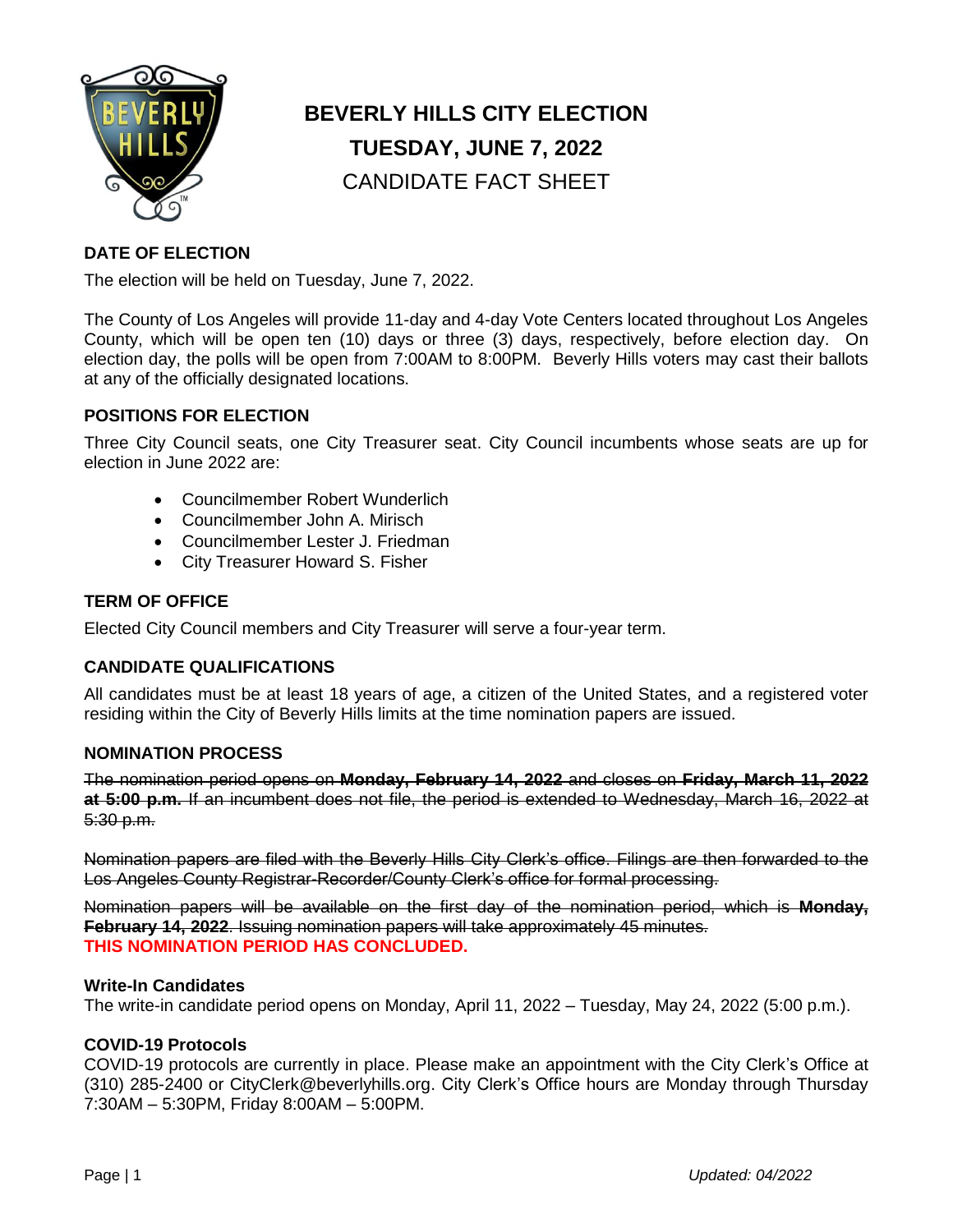## **VOTE BY MAIL BALLOTS (previously known as Absentee Ballots)**

Vote by Mail ballots shall begin mailing out by Los Angeles County on Monday, May 9, 2022. Deadline to receive a Vote by Mail ballot for new registrants is Monday, May 23, 2022.

## **VOTE CENTERS**

The Los Angeles County Registrar's office will provide Vote Centers throughout the County. Beverly Hills will have an in-person Vote Center located in the Municipal Gallery at City Hall. Other locations within Beverly Hills will be posted on the City's website. In-person voting will begin on Saturday, May 28, 2022.

Voters not registered to vote may register onsite with a Provisional Ballot.

## **HOLIDAYS**

City offices are closed Monday, February 21, 2022 for the Presidents' Day holiday, and Monday, May 30, 2022 for the Memorial Day holiday.

## **REGISTERED VOTERS NEEDED TO QUALIFY**

To qualify, a candidate will need a minimum of 20 Beverly Hills registered resident voters. It is recommended to have 30 signatures to make sure there are enough eligible names to move forward.

## **CANDIDATE STATEMENT VOTER INFORMATION BOOKLET**

Once a candidate formally files, the information is forwarded to the Los Angeles County Registrar-Recorder/County Clerk's office. Candidate statements are optional. The City of Beverly Hills has a 200 word limit, pictures are allowed (Beverly Hills Resolution No. 22-R-13387).

## **REGISTERED VOTER DATABASE**

The City of Beverly Hills does not provide this information. Candidates should contact the Los Angeles County Registrar-Recorder/County Clerk's office for voter data.

## **CONTRIBUTION LIMITS AND VOLUNTARY EXPENDITURE CEILING**

The City of Beverly Hills has a voluntary campaign expenditure limit at \$80,000. If a candidate accepts the \$80,000 limit, then the candidate may accept contributions of \$450 per person/entity. [\(BHMC 1-8-3\)](http://www.fppc.ca.gov/content/dam/fppc/NS-Documents/TAD/Campaign%20Ordinances/Cities/R_Beverly_Hills.pdf)

If a candidate chooses to *not* accept the \$80,000 voluntary campaign spending limit, then the candidate may only accept contributions of \$125 per person/entity.

## **CANDIDATE ORIENTATION**

The City Manager's office hosts a 'get to know the City' orientation for candidates once they have formally filed. The session provides information on City operations and will be virtually held in April 2022.

#### **NEWLY ELECTED CITY COUNCIL TERM**

Los Angeles County has 30 days to certify the election. The declaration of results and installation is required by the next City Council meeting.

The City Council Installation of the newly elected Councilmembers and City Treasurer for the June 7, 2022 election has yet to be determined.

#### **COST**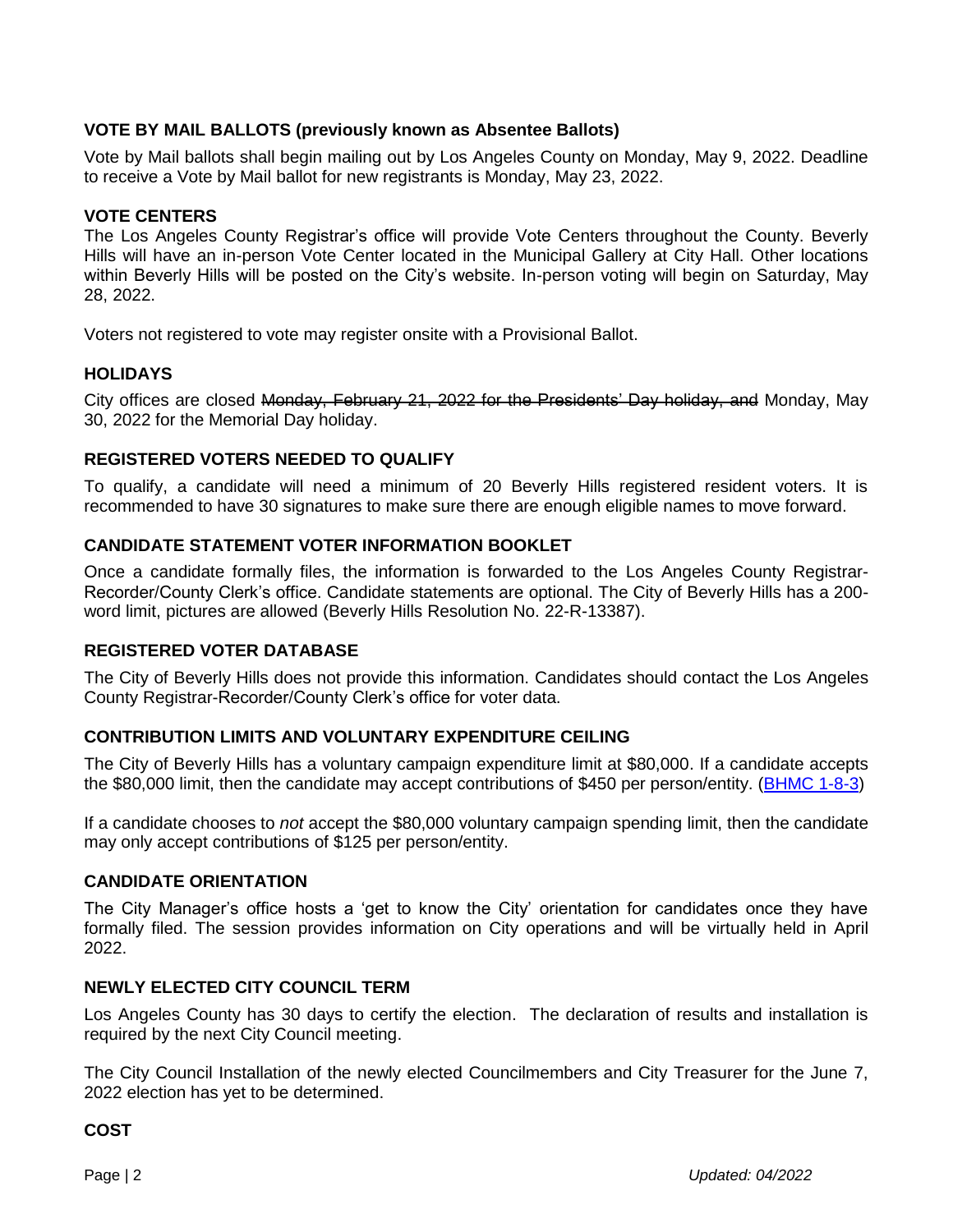A \$25 filing fee is payable when the nomination papers are returned and filed.

There is no cost for nomination papers or to receive a Beverly Hills Candidate's Handbook.

If a candidate does not sign the voluntary expenditure spending limit, then \$1,500 (amount to be confirmed by Los Angeles County for the June 2022 election) will be due at the time of filing for Candidate Statement translation and printing of the ballot. Spanish and Farsi language translations will be made available upon request.

## **CAMPAIGN REPORTING REQUIREMENTS**

All candidates must abide by local and state campaign laws. The Fair Political Practices Commission (FPPC) provides free, expert advice at their toll free number (866) ASK-FPPC (275-3772) or you may go to their website at: [http://www.fppc.ca.gov.](http://www.fppc.ca.gov/)

All campaign forms and most manuals and instructions are available on their website.

#### **CAMPAIGN LAWN SIGN SCHEDULE**

The City of Beverly Hills recommends that campaign lawn signs should be placed no earlier than April 11, 2022. Lawn signs must be removed within 10-days after the conclusion of an election.

## **CITY COUNCIL MEETINGS**

Regular Study Session and Formal City Council meetings are held on the first and third Tuesdays of each month at 2:30PM and 7:00PM respectively (unless rescheduled for another date).

Special City Council meetings may be held as needed.

#### **WORKING HOURS FOR A COUNCILMEMBER**

Councilmembers must be able to attend regularly held City Council meetings, usually held on the first and third Tuesday of each month, unless rescheduled. The following is a schedule:

Study Session: 2:30PM Closed Session: 2:30PM Formal Session: 7:00PM

#### **COMPENSATION**

Councilmembers are currently paid a monthly stipend of \$785.81, (**BHMC 2-1-19**). Benefits are defined by the City's [Elected Officials Compensation Plan.](https://www.beverlyhills.org/cbhfiles/storage/files/1359965796781397349/CouncilCompensation.pdf) City Treasurer is currently paid a monthly base pay of \$200 (BHMC **[2-3-1103\)](https://codelibrary.amlegal.com/codes/beverlyhillsca/latest/beverlyhills_ca/0-0-0-1216)** Government Code section 36517.

#### **MAYOR**

The Mayor is selected and appointed every year on a rotational basis by the City Council.

#### **REGISTERED VOTERS IN BEVERLY HILLS**

The City of Beverly Hills has 22,624 active registered voters as of April 7, 2022.

#### **ELECTION ADMINISTRATION**

The City of Beverly Hills now consolidates with the Los Angeles County Registrar-Recorder/County Clerk to conduct and administer municipal elections.